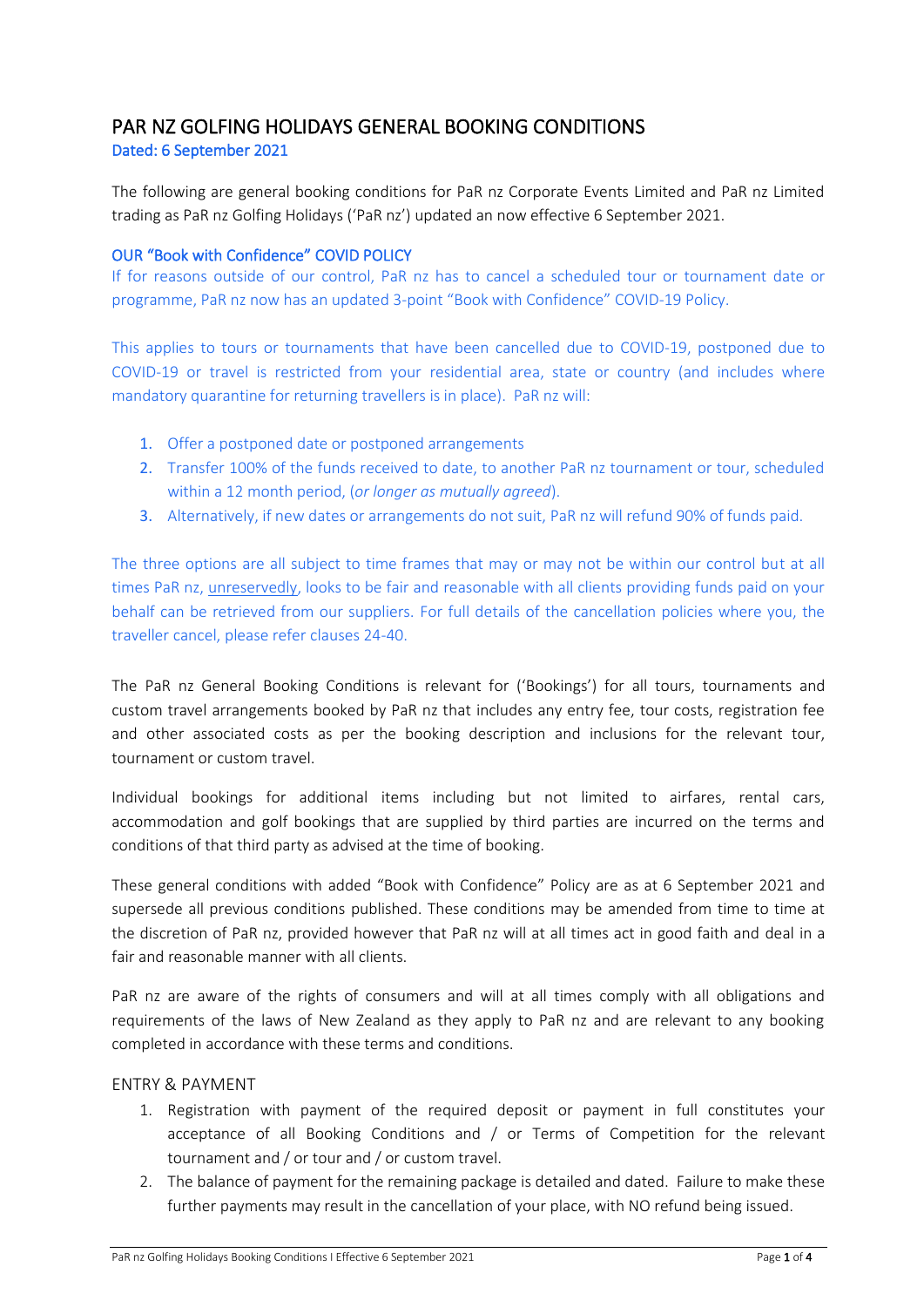3. Visa and Mastercard are accepted cards for payment online.

#### PAYMENT SCHEDULE

4. Each tournament or tour or custom travel booking will have their own individual payment schedule which will be detailed in the booking document.

#### GENERAL

- 5. PaR nz, reserve the right to change the programme and function venues based on advice at the time.
- 6. PaR nz reserve the right to change golf courses and venues to that which is advertised providing a replacement of a similar standard is substituted.
- 7. All players and partners participating in the event, tour or tournament agree to comply with the respective Licence Laws when entering and purchasing services from any venue. This may include providing your name and home address.
- 8. All competitors are responsible for all damage to hotel & golf club property including any damage in hotel rooms and / or golf carts.
- 9. PaR nz accepts no liability, cost or penalty for any loss to any client as a result of the failure for any reason of any third party to provide services that may be included in terms of any booking made under these conditions.
- 10. For accuracy, Bookings Conditions as stated at the time of booking with your payment are the conditions for which you have agreed, regardless of any general notations recorded on the PaR nz website.
- 11. All events, tours and tournaments hosted by PaR nz will be conducted according to the COVID-19 protocols advised by the respective Government, of the countries where the event is being hosted. These protocols are subject to change at any time.

## TRAVEL RISK & INSURANCE

- 12. All players, partners and supporters registered with the required deposit or event payment, including golf and all functions, do so at their own risk.
- 13. PaR nz will issue Health & Safety guidelines, which all participants are expected to comply with, at all times.
- 14. PaR nz, sponsors, host golf clubs and other suppliers of goods or services accept no liability for any death, injury, property loss or damage incurred during or arising out of any aspect of the conduct of the Tournament.
- 15. PaR nz strongly recommends travel insurance is taken by each person travelling to cover all eventualities.
- 16. All travellers are responsible for their own travel documentation being valid and current i.e. Passports and Visa's where required.
- 17. For all travellers, PaR nz strongly suggests checking with your medical practioner, all recommended immunisations and injections required for each country visited.

## PUBLICITY, PRIVACY AND ELECTRONIC DATABASE MARKETING

18. PaR nz acknowledges your privacy is important. We will not share your personal information such as address, email and phone number with other clients or third parties without your consent.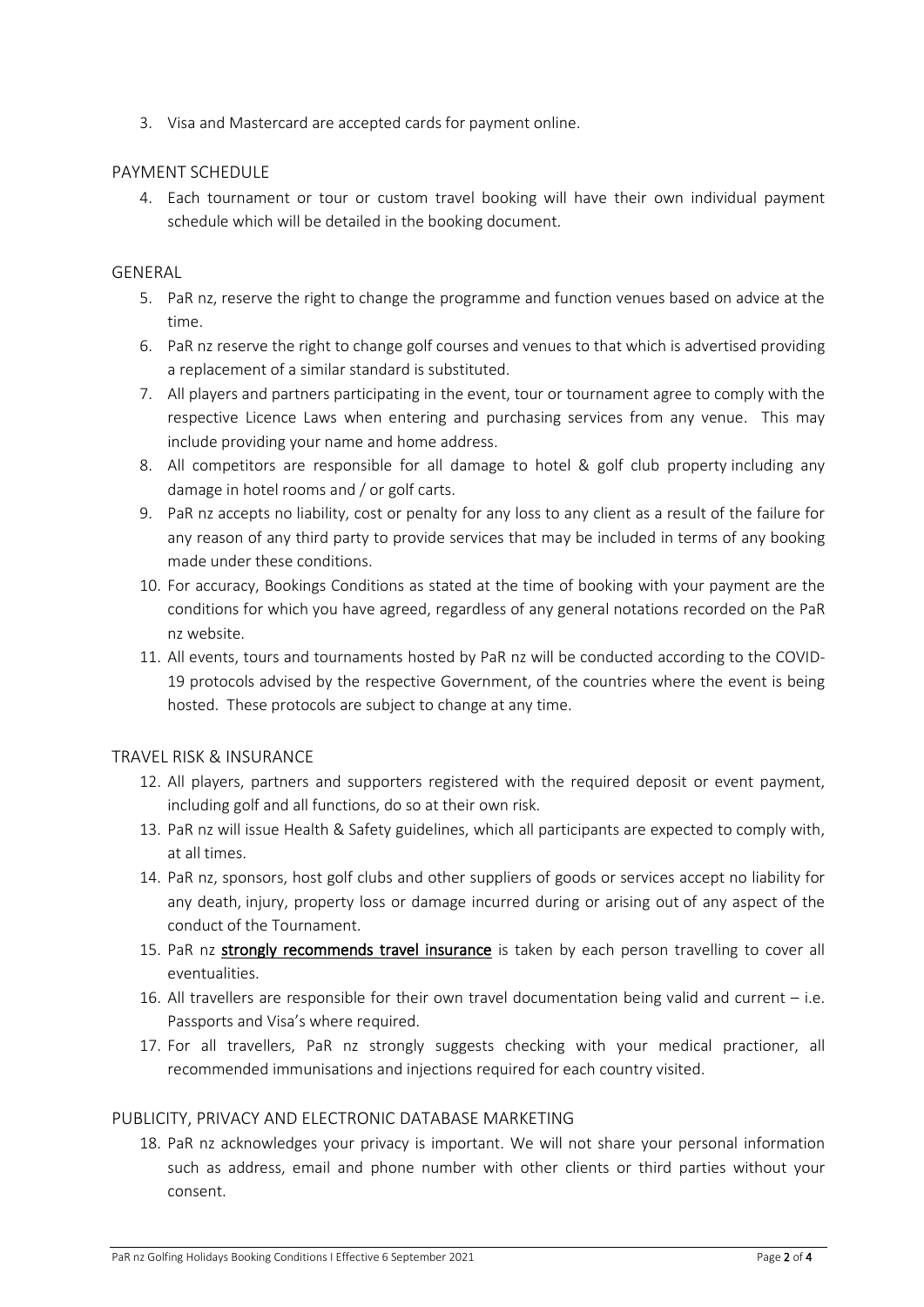- 19. PaR nz may arrange media promotion and publicity before, during and after the Tournament. Competitors assent to references to them and pictures of them appearing and being used for purposes determined by PaR nz.
- 20. By entering this PaR nz event managed tournament, you agree to be added to the PaR nz database and to receive electronic on-going communications including email newsletters, electronic flyers, and materials as may be sent by post, including specific updates as they pertain to the event you have just entered.

# PAR NZ GOLFING HOLIDAYS CANCELLATION PROTOCOL

- 21. In the event that weather conditions prevent all the players from finishing a round, that Competition round will be cancelled and the tournament reduced accordingly. Daily prizes will be awarded in a fair and equitable way, depending on the circumstances on the day.
- 22. Should more than one round be cancelled due to inclement weather PaR nz will negotiate with the host club to provide a green fee pass to be used within a 12-month period.
- 23. No refunds are available for unused portions during tournament week or tour programme

Cancellation by Entrant / Registered Traveller - Local tournaments in New Zealand

- 24. If you cancel for any reason, your monies paid will be refunded to you less a cancellation fee of 10%, providing your cancellation is received in writing prior to 30 days from the tournament start date.
- 25. There are no refunds where you cancel within 30 days of the tournament start date.
- 26. Or under special consideration, monies paid maybe transferred to another PaR nz tournament or tour by agreement.

Cancellation by Entrant / Registered Traveller – International Tours including Fiji & Australia

- 27. First deposits are non-refundable at all times.
- 28. If you cancel for any reason, prior to 60 days your monies paid will be refunded to you less your first deposit and less a cancellation fee of 10%.
- 29. There are no refunds where you cancel within 60 days of the tour start date.
- 30. Or under special consideration, monies paid maybe transferred to another PaR nz tournament or tour by agreement.
- 31. There are no refunds where you cancel after the tour start date.

PaR nz Cancellation

32. In the unlikely event that PaR nz has to cancel or postpone the tournament or tour or custom travel due to exceptional circumstances. Refer the Force Majeure clause.

# FORCE MAJEURE CLAUSE

In the unlikely event that PaR nz, is forced to cancel the tournament or tour or custom travel because of exceptional circumstances outside of our control, we will offer alternative arrangements:

- 33. Offer a postponed date or postponed arrangements
- 34. Transfer 100% of the funds received to date, to another PaR nz tournament or tour, scheduled within a 12 month period, (*or longer as mutually agreed*).
- 35. Alternatively, where PaR nz can retrieve funds from suppliers for bookings made on your behalf, PaR nz will refund 90% of all monies paid.